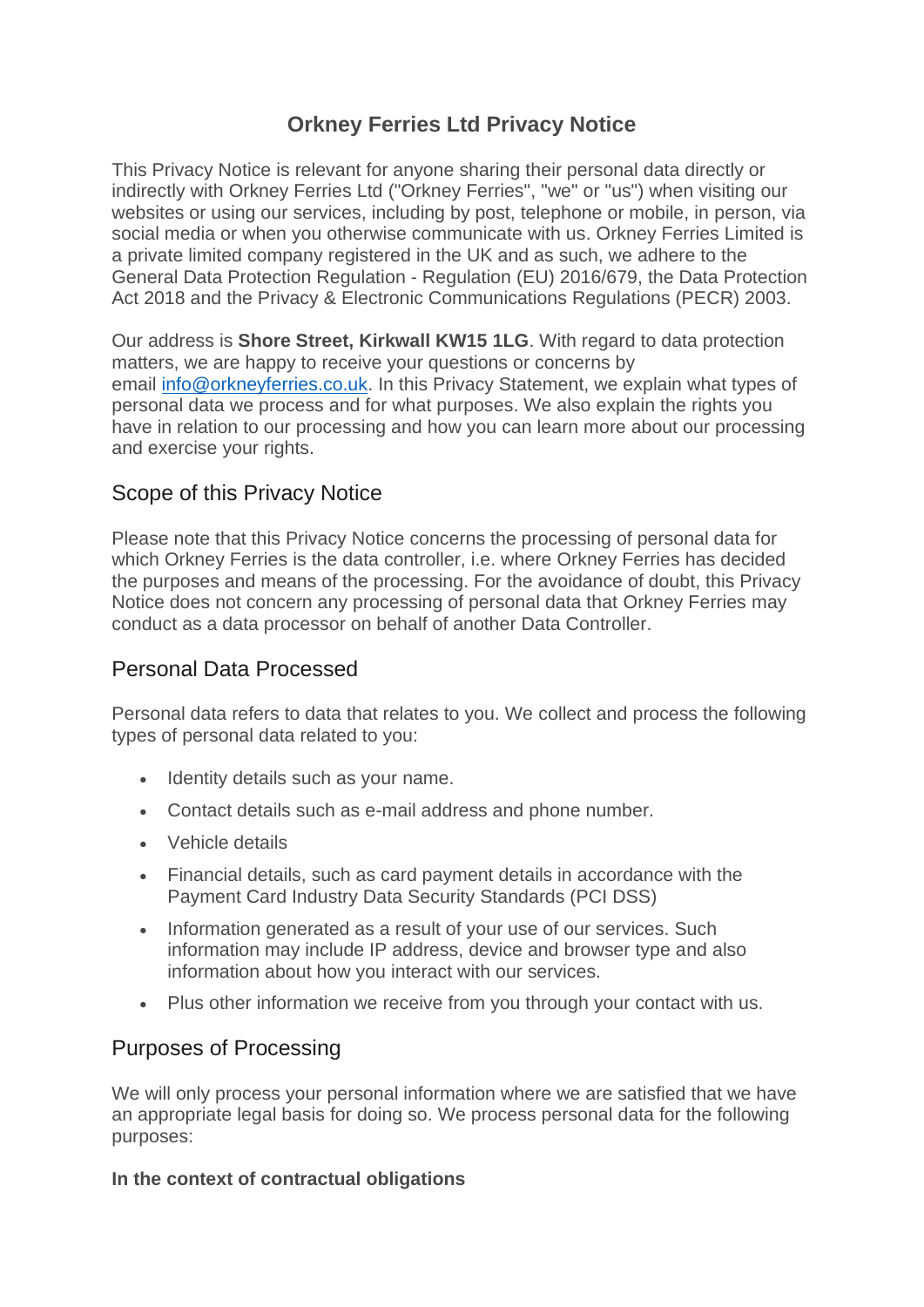- To provide our services in accordance with relevant terms and conditions.
- Administration of the business relationship with you.
- Where necessary for our legitimate interests
- To provide you with information about our services.
- For purposes which are required by law
- Other processing necessary to comply with regulatory obligations that apply to our business

### **Where you give us consent**

• In some contexts we may ask for consent to process your information, for example consent to be added to a mailing list.

### Data Protection Principles

Your personal data shall be:

- Collected and processed lawfully, fairly and in a transparent manner.
- Collected for specified, explicit and legitimate purposes and not processed in a manner that is incompatible with those purposes.
- Adequate, relevant and limited to what is necessary in relation to the purposes for which they are processed.
- Accurate and kept up to date.
- Kept in a form which permits identification of data subiects for no longer than is necessary.
- Stored in a manner that ensures appropriate security of the personal data.

# Data Sharing

We will only share your personal information with third parties in very limited circumstances. We share personal data with third parties who process your personal data on our behalf for the purposes explained above, for example banks and payment providers.

We are also legally obliged to share certain data with other bodies e.g. HMRC and will do so where the law requires this; Orkney Ferries will also generally comply with requests for specific information from other regulatory and law enforcement bodies where this is necessary and proportionate.

For the avoidance of doubt, we will not share personal data with third parties in a manner that enables such third parties to use personal data for direct marketing purposes in relation to you as a private individual.

Orkney Ferries will not transfer personal data outside the UK or the EEA (European Economic Area) unless this cannot be avoided. To ensure the transfer is legal and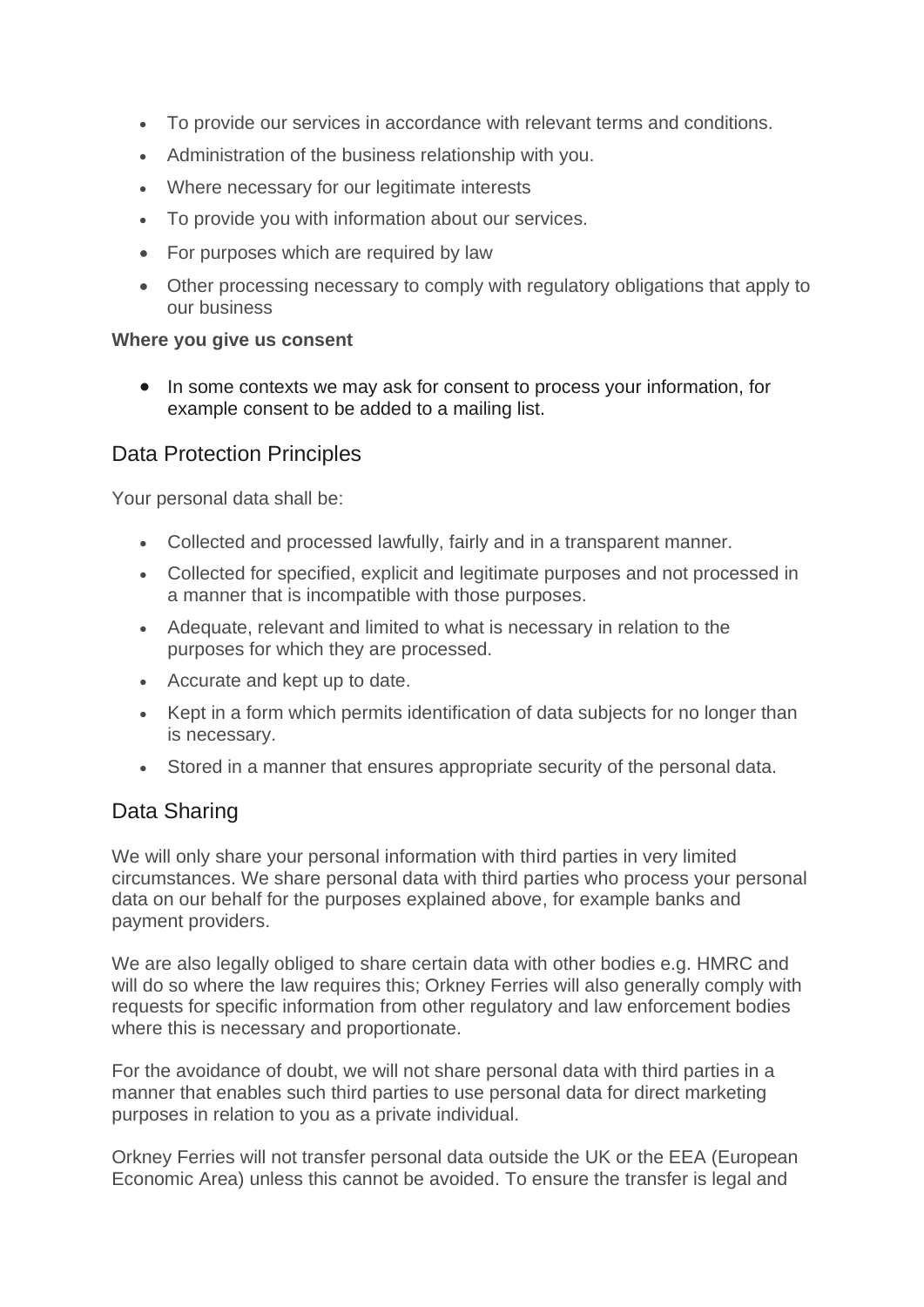safe prior to transferring such data we will take other measures. For example using the EU/US Privacy Shield to protect transfer to data processors the USA or by using Standard Contractual Clauses to govern the transfer and processing of personal data involved.

# Storage and security of personal information

Orkney Ferries will strive to ensure that personal information is accurate and held in a secure and confidential environment. We will keep your personal information for as long as we are obliged to keep it by law or may need it in order to respond to any questions or complaints or to show that we treated you fairly. We may also keep it for statistical purposes but if so we will only use it for that purpose.

When the information is no longer needed it will be securely destroyed or permanently rendered anonymous. We will only keep your information for as long as is necessary, in line with our retention schedule, when it will be securely destroyed or permanently rendered anonymous

# Cookies

Our website uses several cookies. A cookie is a small file of letters and numbers that we put on your computer if you agree. These cookies allow us to distinguish you from other users of the website which helps us to provide you with a good experience when you browse our website and allows us to improve our site.

Below are details of the cookies used on the main and booking websites:

Main:

ASPSESSIONID - automatically added by system and are deleted from the computer when the browser is closed. Helps to manage the current booking session.

Booking:

ASPSESSIONID - automatically added by system and are deleted from the computer when the browser is closed. Helps to manage the current booking session.

· tportidenc - stores details of the current booking and helps to prevent duplicate bookings.

of confirm - helps to manage how the confirmation page is displayed.

# Your Data Protection Rights

Under data protection law, you have rights including:

- **Access**: you have the right to ask us for copies of your personal information.
- **Rectification**: you have the right to ask us to rectify personal information you think is inaccurate. You also have the right to ask us to complete information you think is incomplete.